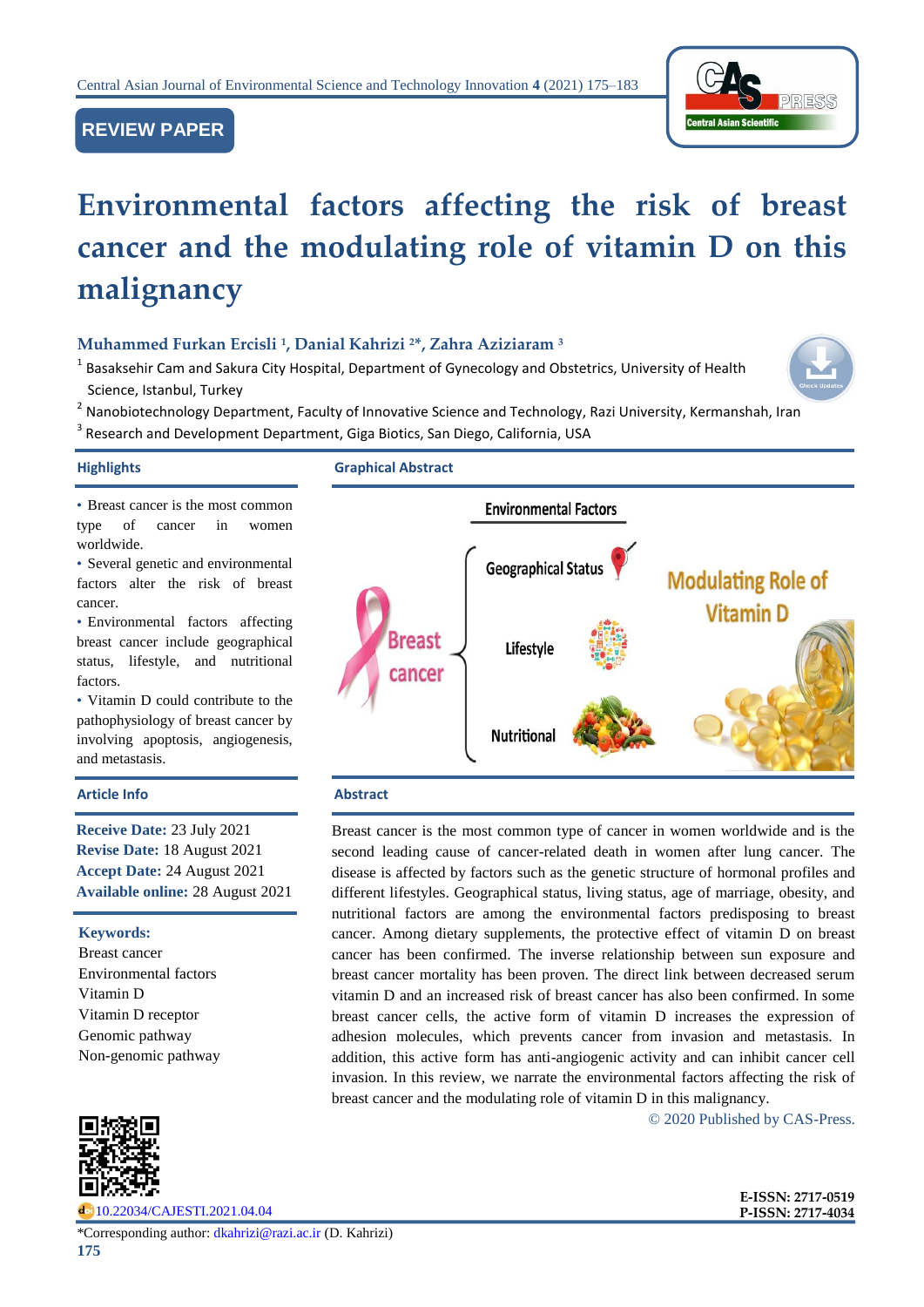#### **1. Introduction**

The term cancer is derived from the Greek word crab. The ancient Greek physician Hippocrates likened diffuse cancer to a crab. Although our understanding of the disease has improved since then, this explanation still seems appropriate. Cancer is a disease in which cells in the body grow uncontrollably due to defects in the natural regulatory mechanisms of cell growth and proliferation. An important feature of a cancerous gland is its ability to spread or metastasise in the body [\(Asgari, 2021;](#page-7-0) [Ebadi et al., 2020;](#page-7-1) [Dauda et al., 2020\)](#page-7-2). In most types of cancer, solid glands commonly occur in certain parts of the body, in the skin, breast, lungs, intestines, or prostate gland. The disease may spread to other parts of the body through the blood and lymphatic system. As our understanding of cancer has increased over the past 20 years, lifestyle changes and effective screening programs, as well as new types of treatment, have led to advances in the prevention and treatment of cancer [\(Brown, 2019\)](#page-7-3).

Breast cancer is a common disease, accounting for 10% of all cancers in both men and women, and is the second most common cancer after lung cancer. Breast cancer is the most common cancer among women, as it accounts for 22% of all cancers in women [\(Atoum and Alzoughool, 2017\)](#page-7-4). In Iran, breast cancer is the most common among cancers diagnosed in women [\(Blasiak et al., 2020\)](#page-7-5). This type of cancer in Iran with 16% of all cancers in women is the fifth leading cause of cancer death among Iranian women [\(Faramarzi et al., 2021\)](#page-7-6). Breast cancer is a disease that originates in the malignant cells of the breast tissue and multiplies irregularly and increasingly and passes through the immune and defense systems without causing a defensive or aggressive reaction in the body's immune system. Breast cancer usually begins as a hard mass in the upper and outer part of the breast and may spread to the axillary lymph nodes and then spread throughout the body. The lymphatic system is one of the main ways in which breast cancer spreads [\(Cao et al., 2018\)](#page-7-7). Geographical location, living status, age at marriage and obesity are among the environmental factors predisposing to breast cancer. Weight gain plays an important role in the risk of breast cancer. Gender also plays a major role in breast cancer. Also, breast cells in women are much higher than in men and the risk of occurrence in women is much higher than in men. Age is another risk factor for breast cancer, and older people are more likely to develop breast cancer [\(Gabr, 2017\)](#page-8-0). Some gynecological issues such as the age of first menstruation, age of onset of menopause, age of first delivery, duration of breastfeeding, use of birth control pills, use of hormone replacement therapy also play a key role in increasing the risk of breast cancer [\(Welsh, 2018\)](#page-8-1). Diet is another important factor in changing the risk of breast cancer. Vitamins, in particular vitamin D, play a key role in the pathophysiology of breast cancer [\(Ahmed et al., 2019;](#page-7-8) Zeidali [et al., 2021\)](#page-8-2).

Low vitamin D intake may increase the risk of breast cancer. Vitamin D is made into the skin through the conversion of 7-dehydrocholesterol following adequate exposure to the sun's ultraviolet rays. It exists in a limited number of foods such as milk and is found in fatty fish, vitamin D supplements, and fish liver oil [\(Crew](#page-7-9)  [et al., 2019\)](#page-7-9). Vitamin D, received from all sources, is hydroxylated in the liver and converted to 25 hydroxyvitamin D. Calcifediol form is the preferred biomarker and preferred biomarker of vitamin D. Second hydroxylation is necessary for the synthesis of the active form of vitamin D, calcitriol, which is present in tissues containing the enzyme 1-alpha hydroxylase, such as the breast, kidney, colon, and prostate [\(Fathi et al., 2019\)](#page-7-10). The active form of vitamin D increases cell differentiation, inhibits proliferation, and has the potential to alter cancer risk. Vitamin D receptor mediates the action of calcitriol and is a transcription factor in the nucleus that is present in most cells in the body, including cancer and normal breast cells, through which these cells can respond to 1,25(OH)2D [\(Sabernezhad, 2021\)](#page-8-3). In this review, we narrate the environmental factors affecting the risk of breast cancer and the modulating role of vitamin D in this malignancy.

#### *2. Environmental factors*

#### *2.1. Overweight and obesity*

Weight gain plays an important role in the risk of breast cancer [\(Kazemian et al., 2019\)](#page-8-4). Because fat cells release estrogen, women who gain 10-15 kg after adolescence have a higher risk of developing this type of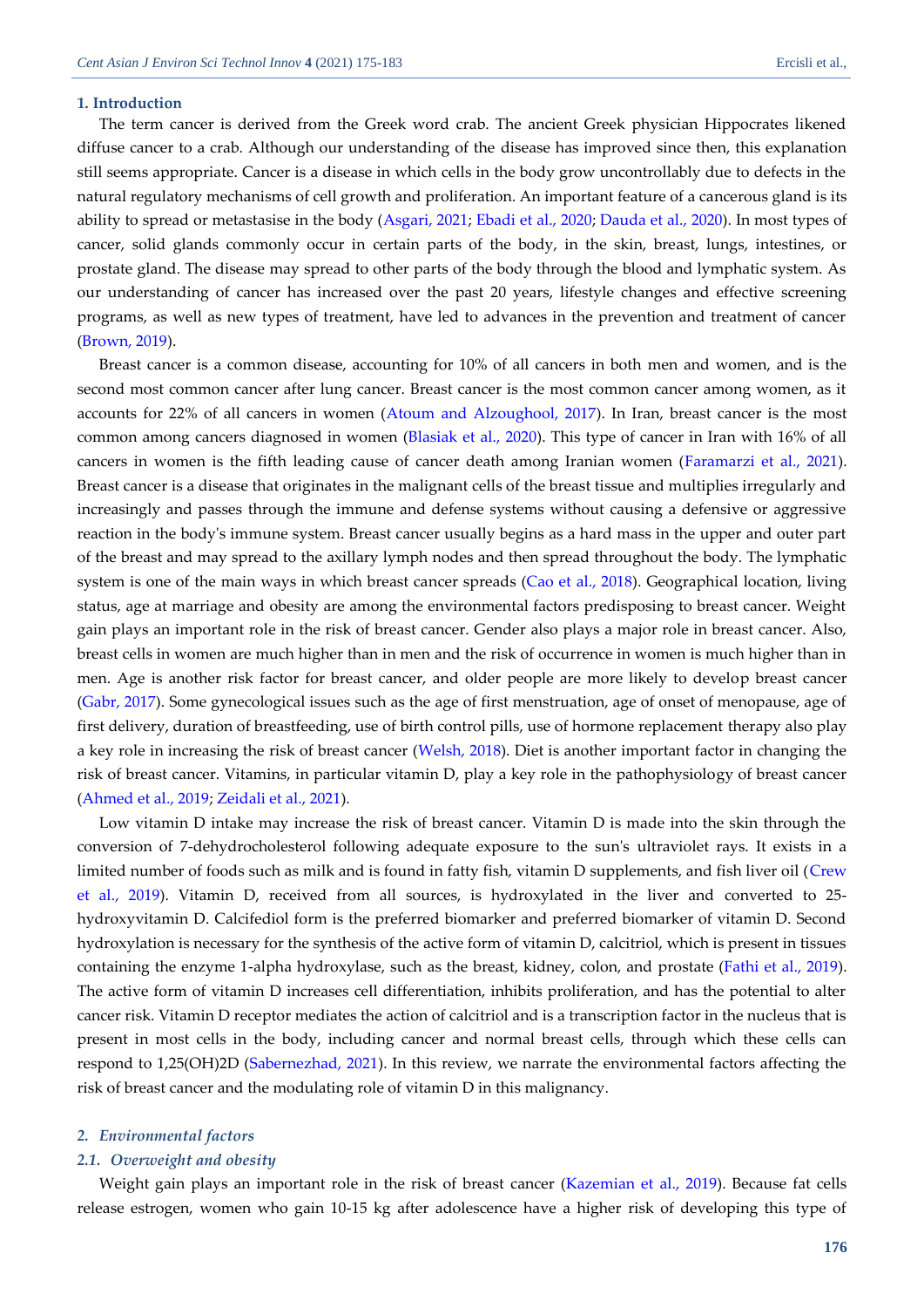cancer. Weight gain after the age of 18 is associated with a significant increase in postmenopausal breast cancer. Obesity is associated with both an increased risk of developing breast cancer in postmenopausal women and an increased risk of breast cancer mortality. However, regular exercise can overcome this problem and reduce the risk of breast cancer [\(Zhou et al., 2020\)](#page-8-5).

#### *2.2. Gender and age*

Gender is a major risk factor for breast cancer, as breast cells are much higher in women than men. But the main reason for the higher prevalence of breast cancer in women is that breast cells in women are more exposed to the growth-stimulating effects of estrogen and progesterone, which is an effective factor in increasing the rate of breast cancer in women than men [\(Falzone et al., 2020\)](#page-7-11). Older people are more likely to develop breast cancer, which is why most cases of breast cancer have been reported in people over the age of 50. Studies show that breast cancer in women under 55 follows a sigmoid status. 6.6% of cases are diagnosed before the age of 40, 4.2% are diagnosed before the age of 35 and 1% are diagnosed before the age of 30. The average risk of breast cancer is 1 in 173 at age 40 and approximately 1 in 1,500 at age 30 [\(Zhou et al., 2020\)](#page-8-5).

#### *2.3. Gynecological issues*

The age of first menstruation is one of the factors involved in the risk of breast cancer. Girls who have their first period before the age of 12 are at greater risk than those who have a later period because estrogen levels rise in the girls' blood after puberty. The longer a woman menstruates, the longer she is exposed to the hormone and the more likely she is to be associated with breast cancer [\(Welsh,](#page-8-6) 2017). The age of onset of menopause can also be another factor in breast cancer. Women whose menopause is older than the society average are at greater risk. The older menopause, the more breast tissue is exposed to these hormones and the risk of cancer increases. After menopause, estrogen levels are low, progesterone is absent, and breast cell division is very low. The age of the first delivery can also be involved in breast cancer. Women who give birth for the first time after the age of 30 are at higher risk than women who give birth at a younger age [\(Yolchiyeva et al., 2020\)](#page-8-7). Breastfeeding time is another factor that plays a role in breast cancer risk. The risk of breast cancer in women decreases with increasing breastfeeding time. The risk was 28% lower in women who breastfed their children for 12 months than in those who breastfed for less than 6 months. This rate is 40% lower in women who have been breastfeeding for 13-24 months. The use of birth control pills also plays a role in the development of breast cancer. Contraceptive pills are known to be one of the most effective factors in breast cancer because the main components of birth control pills are estrogen and progesterone hormones and it has a direct effect on hormones and increases the risk of cancer [\(Zhou et al., 2020;](#page-8-5) Haghshenas and [Ghanbari Malidarreh, 2021\)](#page-8-8).

#### *2.4. Diet and life style*

Diet or lifestyle changes the risk of breast cancer. Studies show that a high-fat diet is associated with a higher rate of breast cancer than a low-fat diet. Consumption of vegetables has a high protective effect on breast cancer, but fruit, fiber, and meat consumption are ineffective [\(Hamzeie et al., 2021\)](#page-8-8). In contrast, there is a positive association between alcohol consumption and breast cancer, which increases the risk of cancer. Reducing the intake of nutrients such as vitamin C, folate, and F3-carotene may increase the risk of alcohol dependence. The type of food and diet not only plays a role in causing breast cancer but also plays an important role in reducing complications, improving and preventing the progression of cancer after having this type of cancer. Taking vitamins can have a protective effect. Vitamins E, D, A, folic acid, and selenium also play a role in reducing the risk of cancer [\(Ahmed et al., 2019\)](#page-7-8). Among these, vitamin D is one of the vitamins in the diet that has a protective role against the development and progression of breast cancer. Some risk factors involved in breast cancer are demonstrated in [Fig. 1.](#page-3-0)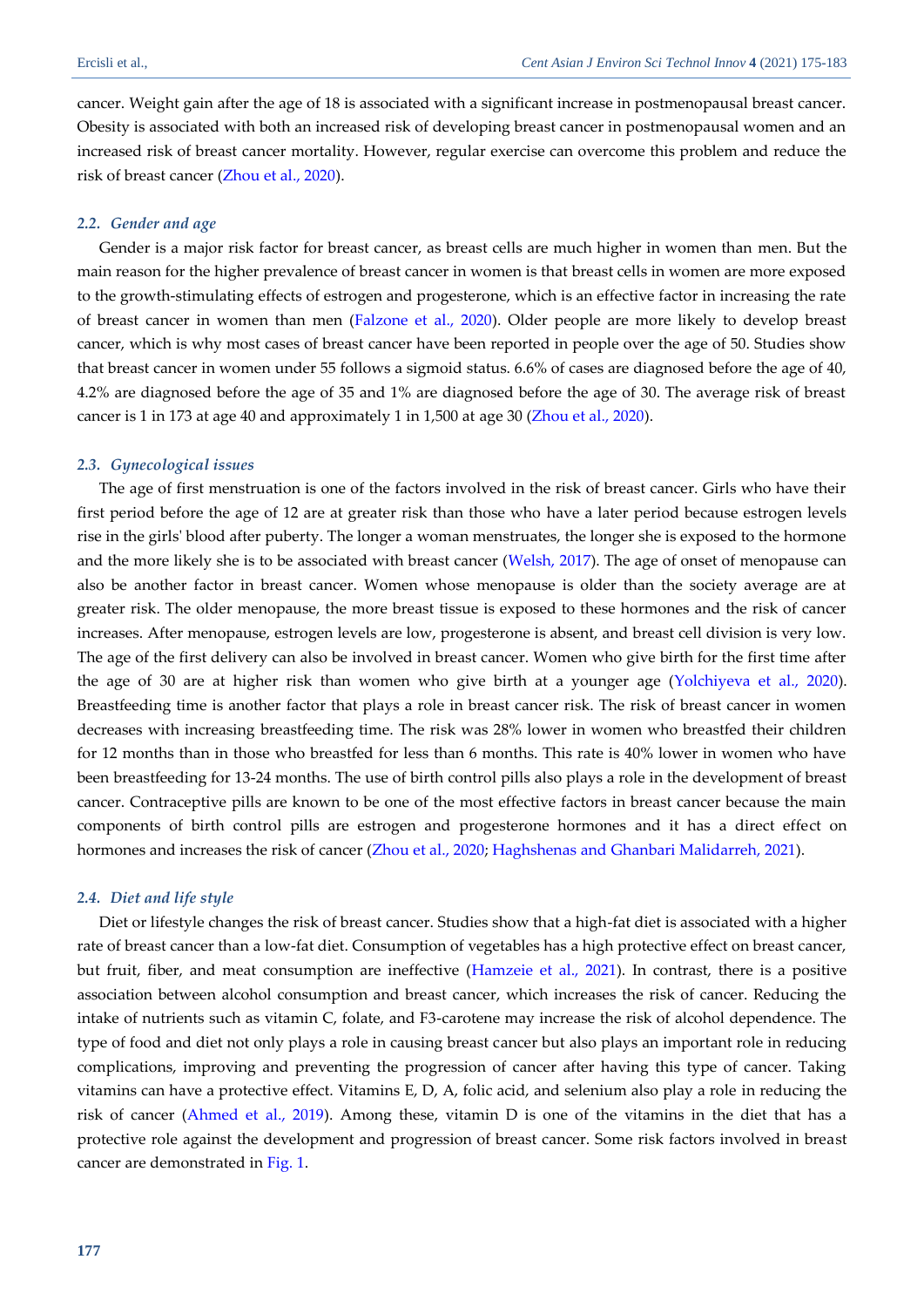

<span id="page-3-0"></span>**Fig. 1.** Some environmental factors are involved in the alteration of breast cancer. As shown in the figure, diet, exercise, ethnicity, and breastfeeding time could alter the risk of breast cancer.

#### *2.5. Vitamin D*

Vitamin D is given to a group of fat-soluble hormone precursors (hormone precursors or prohormones usually have little hormonal activity themselves). The two major forms of vitamin D that are important in the human body are vitamin D2 or ergocalciferol and vitamin D3 or cholecalciferol. Plants naturally produce vitamin D2, and vitamin D3 is naturally produced by the body when the skin is exposed to ultraviolet light (especially UVB radiation) in the sun. Vitamin D2 and vitamin D3 are also commercially produced. Vitamin D, also called calciferol, helps bones grow and strengthen by controlling the balance of calcium and phosphorus. This vitamin helps bone metabolism by increasing the absorption of phosphorus and calcium from the intestines and decreasing excretion by the kidneys and also regulates the activity of genes involved in cell growth [\(Yolchiyeva et al., 2020\)](#page-8-7).

The main source of this vitamin, except for plant sources such as grains and animals including fish and milk, is sunlight. So that staying in the sun for 10 to 20 minutes provides the human body's daily need for this vitamin. The deficiency of this vitamin also causes osteoporosis in old age. Vitamin D helps prevent diseases such as rickets in children, osteomalacia in adults, and osteoporosis in old age. This vitamin also helps a lot in the growth and strength of bones and cell growth. The daily requirement for this vitamin for each adult is 10 µg or a maximum of 2,000 units (IU) per day [\(Gabr, 2017\)](#page-8-0).

Ultraviolet radiation to human skin causes a substance called dehydrocholesterol to be converted to vitamin D in the kidneys through various stages in the body. People with lighter skin than those with darker skin can meet their need for this vitamin in less time under the sun. The active form of vitamin D in the body, namely 1 and 25-dihydroxy vitamin D or calcitriol, is made from vitamin D2 or vitamin D3. To make this active form,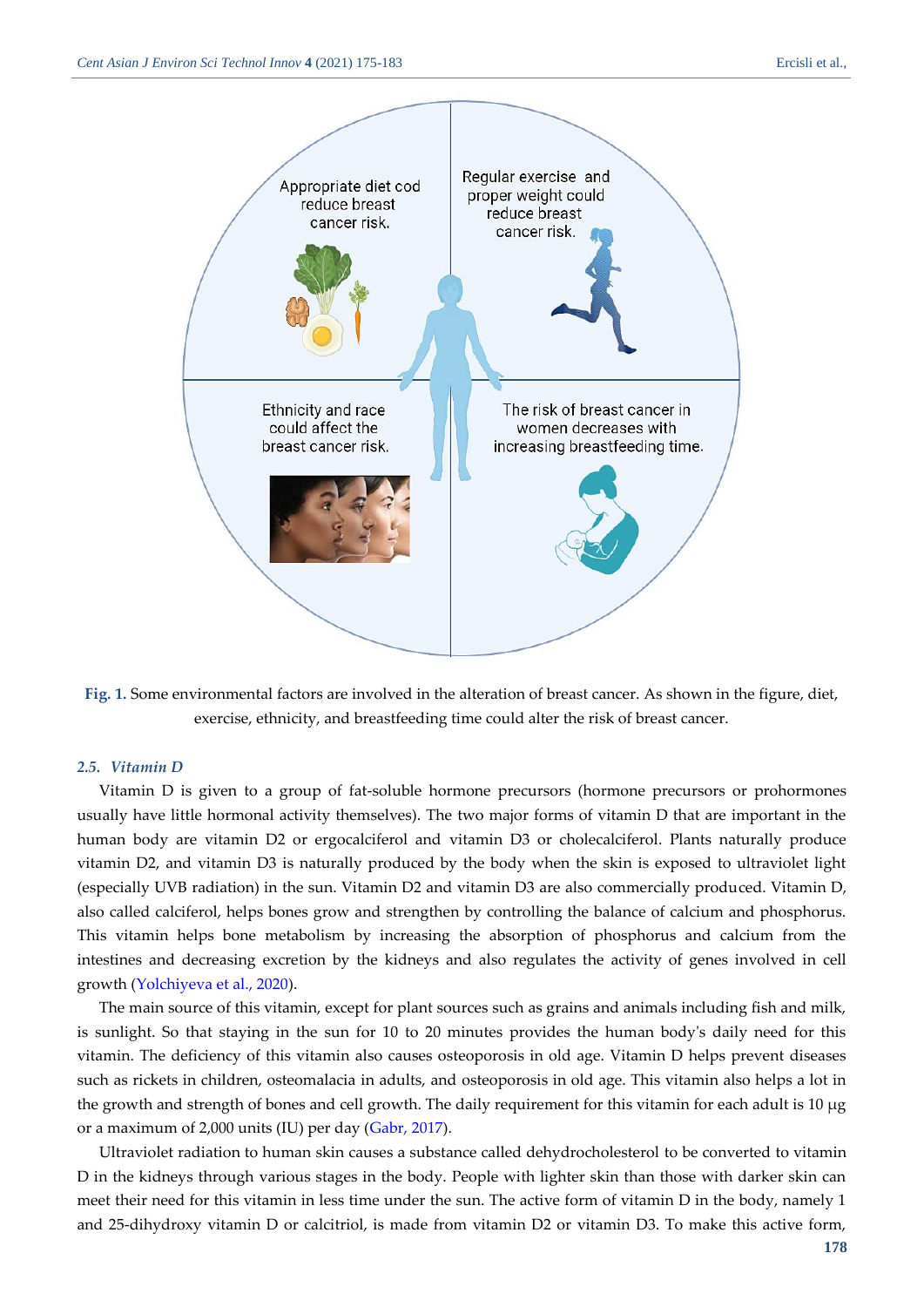vitamin D2 and vitamin D3 are changed in the liver to produce 25-hydroxyvitamin D, which travels through the blood to the kidneys, where it changes again to 1 and 25-hydroxy [\(Crew et al., 2019;](#page-7-9) [Kazemian et al., 2019\)](#page-8-4).

#### *2.6. The role of vitamin D in breast homeostasis*

Breast epithelial cells produce 1 and 25-dihydroxyvitamin D from the circulation of 25-hydroxyvitamin D by the enzyme 1- alpha-hydroxylase, and this active form of vitamin D is used centrally. It does not enter the bloodstream and is used topically in the same breast tissue. 1,25-Dihydroxyvitamin D attach to the vitamin D receptor, which then forms a heterodimer with the retinoic acid receptor. This complex absorbs regulatory molecules and this combination retrieves molecules with common regulatory properties and binds to vitamin D response elements (VDRE) in the promoter region, and increases its transcriptional effects such as cell proliferation and apoptosis, and differentiation and autophagy. It should be noted that the signaling pathway of vitamin D in the breast is regulated by hormones such as parathormone and estrogen and factors such as calcium and insulin-like growth factor [\(Welsh, 2017\)](#page-8-6).

The concentration of 25-hydroxyvitamin D is also a key factor in regulating the synthesis of 1 and 25 dihydroxyvitamin D in breast epithelial cells. Studies on the effect of vitamin D on breast cancer cells have shown that vitamin D consumption increases differentiation and apoptosis in these cells, an effect that is quite comparable to the antitumor activity of agents such as anthracyclines, taxanes, and tamoxifen [\(Miri et al., 2021\)](#page-8-9).

## *2.7. Anti-cancer effects of vitamin D 2.7.1. Regulation of the cell cycle by vitamin D*

The cell cycle consisted of 5 phases, which are: G0, G1, S, G2 and M. The formation of cyclin-dependent kinases (CDK) and cyclin complexes regulates the stages of phase passage. The results show that vitamin D compounds inhibit growth and differentiation by affecting the cell cycle in many cell systems [\(Cao et al., 2018\)](#page-7-7). In most studies, it has been reported that vitamin D stops the cell from passing from the G0/1 phase to the S phase. To progress from stage G1 to S, type D cyclins form complexes with CDK4 or CDK6. These complexes are active kinases that specifically phosphorylate proteins of the retinoblastoma family. This phosphorylation leads to the inactivation of retinoblastoma, which eventually releases histone deacetylase and induces transcription of target genes.

Some type E cyclins bind to activated CDK2 and increase the rate of phosphorylation in retinoblastoma and other substrates. In the hypophosphorylated state, retinoblastoma releases factor E2F, which can activate transcription of many genes necessary for DNA replication, mitosis, and genes that control the passage of later phases of the cell cycle. A type-A cyclin also binds to CDK2 to phosphorylate new substrates during phase S. Cyclin-dependent kinase inhibitors, such as proteins INK4, P27, P21, and other proteins, regulate the formation of active cyclin-CDK complexes. Calcitriol and other steroids in the vitamin D family induce p21 expression in many cell types. The importance of P21 in the anti-proliferative action of vitamin D has been seen in prostate cancer cell lines. This induction is done through various mechanisms. The p21 promoter contains a VDRE, and gene transcriptional activation is mediated directly by binding to the VDR [\(Zhou et al., 2020\)](#page-8-5).

#### *2.7.2. Anti-inflammatory, anti-invasive and anti-metastatic effects*

**179** Prostaglandin is secreted from breast cancer cells or surrounding tissues and causes cancer cell proliferation and resistance to apoptosis and stimulates cancer cell invasion and metastasis as well as the expression of cyclooxygenase 2 (COX-2) which is involved in the synthesis of prostaglandin in breast cancer cells [\(Sabernezhad, 2021\)](#page-8-3). In cancer tissue, vitamin D reduces the expression of COX-2. Vitamin D also increases the expression of 15-hydroxy prostaglandin dehydrogenase, which catalyzes the conversion of prostaglandins to inactive ketone compounds. Vitamin D can also inhibit the synthesis and biological function of estrogen. Decreased expression of aromatase enzyme also inhibits estrogen pathway ([O'Brien et al., 2018](#page-8-10)). Two reduced regulatory mechanisms of 1 and 25-dihydroxyvitamin D through aromatase in breast cancer were reported as follows: 1) Direct inhibition of aromatase transcription; 2) An indirect effect due to decreased levels and activity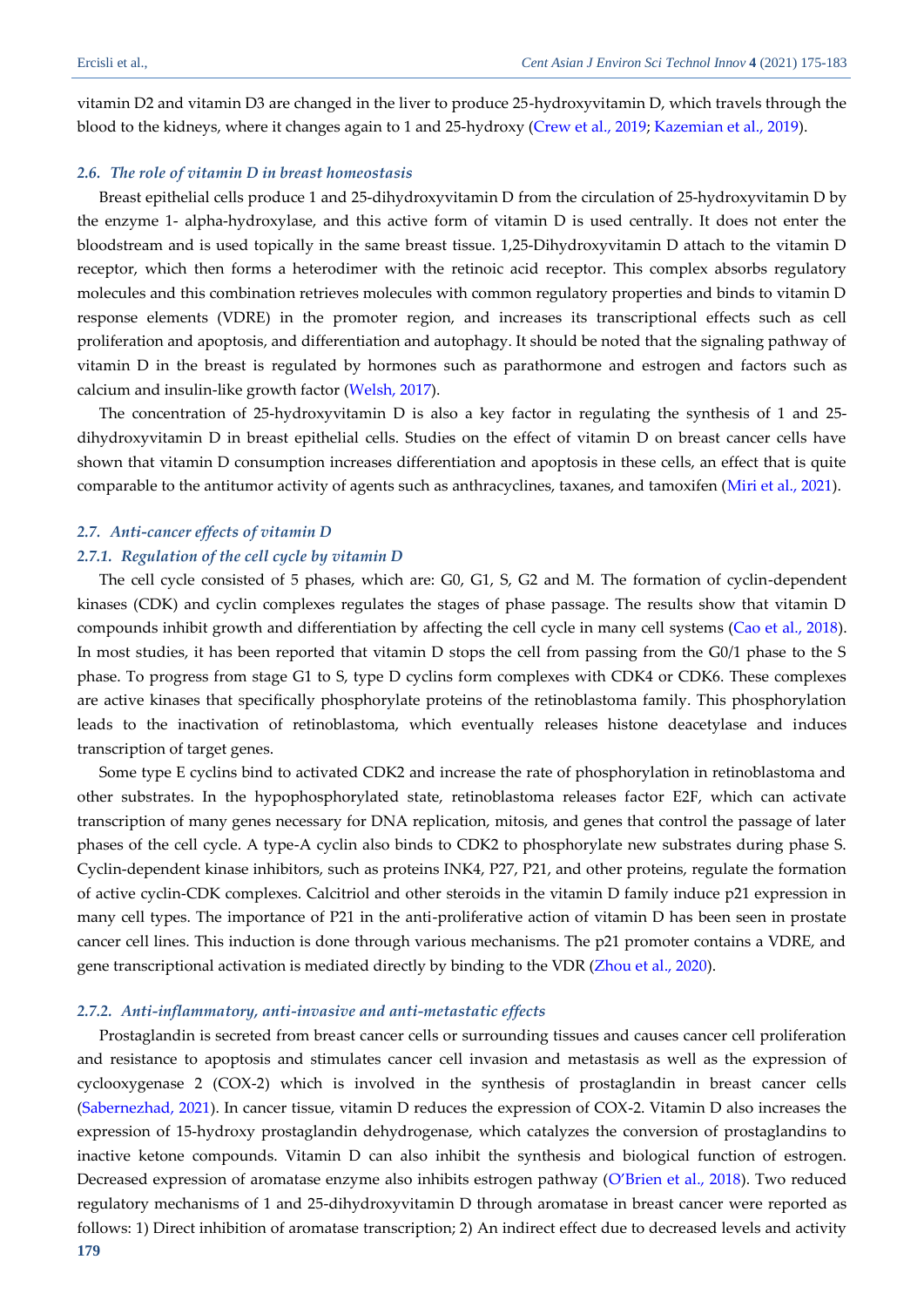of Prostaglandin E2 (PGE2) which is a major stimulator of aromatase transcription in breast cancer. Some anticancer effects of vitamin D are illustrated in [Fig.](#page-5-0) 2.

### *2.8. Effects of vitamin D on apoptosis*

Apoptosis is the physiological mechanism of cell death. Induction of apoptosis by vitamin D plays a key role in stopping cell growth. In many cell types, vitamin D analogues alter the content of anti-apoptotic regulatory proteins in the BcL-2 family. Vitamin D affects the levels of proapoptotic proteins (Bax-bak) and anti-apoptotic proteins (BCL-2, BCL-xl) and shifts the balance of these proteins to apoptosis. The effects of the vitamin are applied in both genomic and non-genomic ways [\(Fathi et al., 2019\)](#page-7-10).



<span id="page-5-0"></span>**Fig. 2.** Some anticancer effects of vitamin D. This vitamin could induce programmed cell death (apoptosis) and inhibit angiogenesis, cell proliferation, and metastasis.

#### *2.9. Genomic effects of vitamin D*

In general, the main function of 1,25-Dihydroxyvitamin D was generally accepted through the genomic pathway, which involves the binding of the hormone to the intracellular vitamin D receptor (VDR) with a molecular weight of 48-50 kDa. It is a large family of steroid receptors that is part of a functional structure. This structure is characterized by an N-terminal amino variable, a highly conserved DNA-binding domain (DBD) and a ligand-binding domain (LBD) is located in the carboxy C-terminal and is connected to the DBD. DBD mediates VDR binding to DNA and is involved in protein-protein interactions. While LBD binds to the ligand and acts to form receptor dimers and cofactors through the helical region, it has been identified as the active domain (AF-2). LBD contains the number of serine residues that are used as a key factor in VDR transcriptional regulation activity. As 1,25-Dihydroxyvitamin D is a small lipophilic molecule, it can easily penetrate the cell membrane and be released by the cell. In cells, 1,25-Dihydroxyvitamin D binds to VDR with a high affinity, which then stabilizes LBD agonist compounds. In agonist compounds, the VDR structure can perform some of the functions that lead to the opening of chromatin through the use of histone acetylase. The second type of active collaborator form is communication with the basic transcription apparatus and stimulates target genes through related proteins. In contrast, in the absence of VDR ligand, it interacts with co-repressor protein, which leads to the use of deacetylation of chromatin, resulting in suppresses gene transcription (Farokhian [et al., 2021\)](#page-7-12).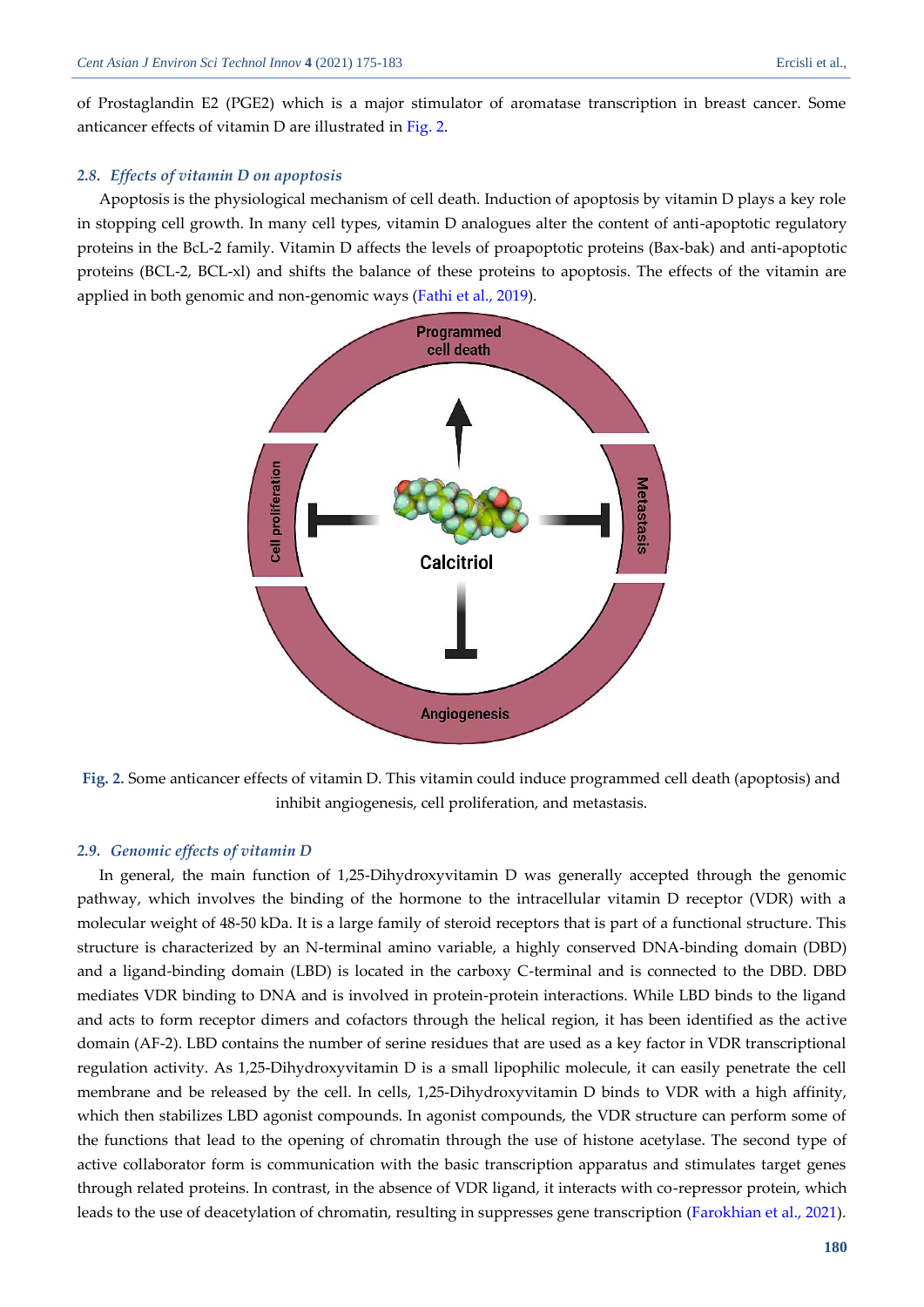#### *2.10.Non-genomic effects of vitamin D*

Non-genomic pathways include regulation of calcium channel voltage valves, the opening of chloride channels, regulation of PKC activity, which eventually leads to the initiation of biological responses such as inhibition of cell proliferation and stimulation of cell differentiation. Recent studies have shown that variants of this rapid response through membrane receptors with properties binding to different ligands of VDR have been proposed as one of the specific membrane receptors 1,25-Dihydroxyvitamin D. Annexin II and ErP57 are thiol reductase proteins that are membrane receptors that mediate the non-genomic actions of vitamin D [\(Kazemian](#page-8-4)  [et al., 2019;](#page-8-4) Bakhshi [et al., 2021\)](#page-7-5).

#### *2.11. Vitamin D receptor and breast cancer risk*

The VDR gene was discovered in 1969, and since then the role of VDR in the endocrine system and the presence of its function in more than 30 tissues and organs of the body have been studied [\(Ebadi et al., 2020\)](#page-7-1). To date, 60 different polymorphisms have been discovered in the VDR gene, located at different points in the VDR gene, including introns and exons, and in the downstream untranslated region (3'UTR). VDR is encoded by a large 75 kbp gene located on the long arm of chromosome 12 (12q12-14) and consists of 6 promoters and regulatory regions, 3 exons at the end of 5' which are non-coding and there are 8 coding regions in exon 9-2 at the end of '3. The domain related to exon 2-4 is responsible for interacting with the VDR elements (VDREs) in the target genes, and the domain encoded by exon 6-9 is responsible for binding the ligand to 1,25 dihydroxyvitamin D. Since the effect of vitamin D is exerted through the VDR receptor, and this receptor mediates the transmission of signals from the vitamin D cycle to the cell nucleus, it can affect the transcription of a number of genes, such as those involved in encoding insulin-like growth hormone-binding proteins. Therefore, it transmits the effect of insulin-like growth factors on cell growth [\(Negri et al., 2020\)](#page-8-11).

VDR is an important mediator in the effect of vitamin D in the cell and other interactions with other intracellular signaling pathways that negatively affect cancer progression. Therefore, polymorphism in the VDR gene sequence can affect the structure of this receptor; it may also affect the influence of this receptor. Vitamin D receptor was first identified in breast cancer cells in 1979 as a member of the nuclear receptor family for steroid hormones and acts as a ligand-activated transcription factor and regulates the expression of some genes. In addition to its major role in maintaining extracellular calcium levels, VDR activation affects the expression of more than 200 genes involved in cell growth, differentiation, and apoptosis [\(Vaisi-Raygani and Asgari, 2021\)](#page-8-12).

VDR gene polymorphisms may affect receptor affinity for vitamins, DNA binding, RNA transcription, and protein synthesis. The VDR gene has several polymorphisms. More than 25 polymorphisms of the VDR gene have been identified in the white population [\(Hassanpour, 2021\)](#page-8-13). Only a few of these polymorphisms have been studied in relation to cancer, including polymorphisms in exon 2 of the VDR gene (rs10735810; FokI); intron 8 polymorphism (rs1544410; BsmI); intron 8 polymorphism (rs7975232; ApaI); polymorphism in exon 9 (rs731236; TaqI); the polymorphism is in the 3′UTR region of the VDR gene, which is a replicate sequence of poly (A) [\(Ahmed et al., 2019\)](#page-7-8) and the other polymorphism is in exon 11 (rs739837; BglI). These polymorphisms could alter the function of the VDR gene and then breast cancer susceptibility.

#### **3. Conclusion**

Breast cancer is one of the most common cancers in women and can cause many problems in a person's life. There are several factors involved in increasing the risk of this cancer. These include weight gain and obesity, aging, gynecological issues, lifestyle, and nutrition. Vitamins especially vitamin D play an important role in the pathophysiology of breast cancer. In some breast cancer cells, the active form of vitamin D increases the expression of E-cadherin, which prevents cancer from invasion and metastasis. In addition, this active form has anti-angiogenic activity. Prostaglandin is secreted by cancer cells in the breast or surrounding tissues, causing the cancer cell to proliferate and become resistant to apoptosis, and it can also stimulate cancer cell invasion and metastasis. The expression of cyclooxygenase 2 (COX-2), which is involved in prostaglandin synthesis, also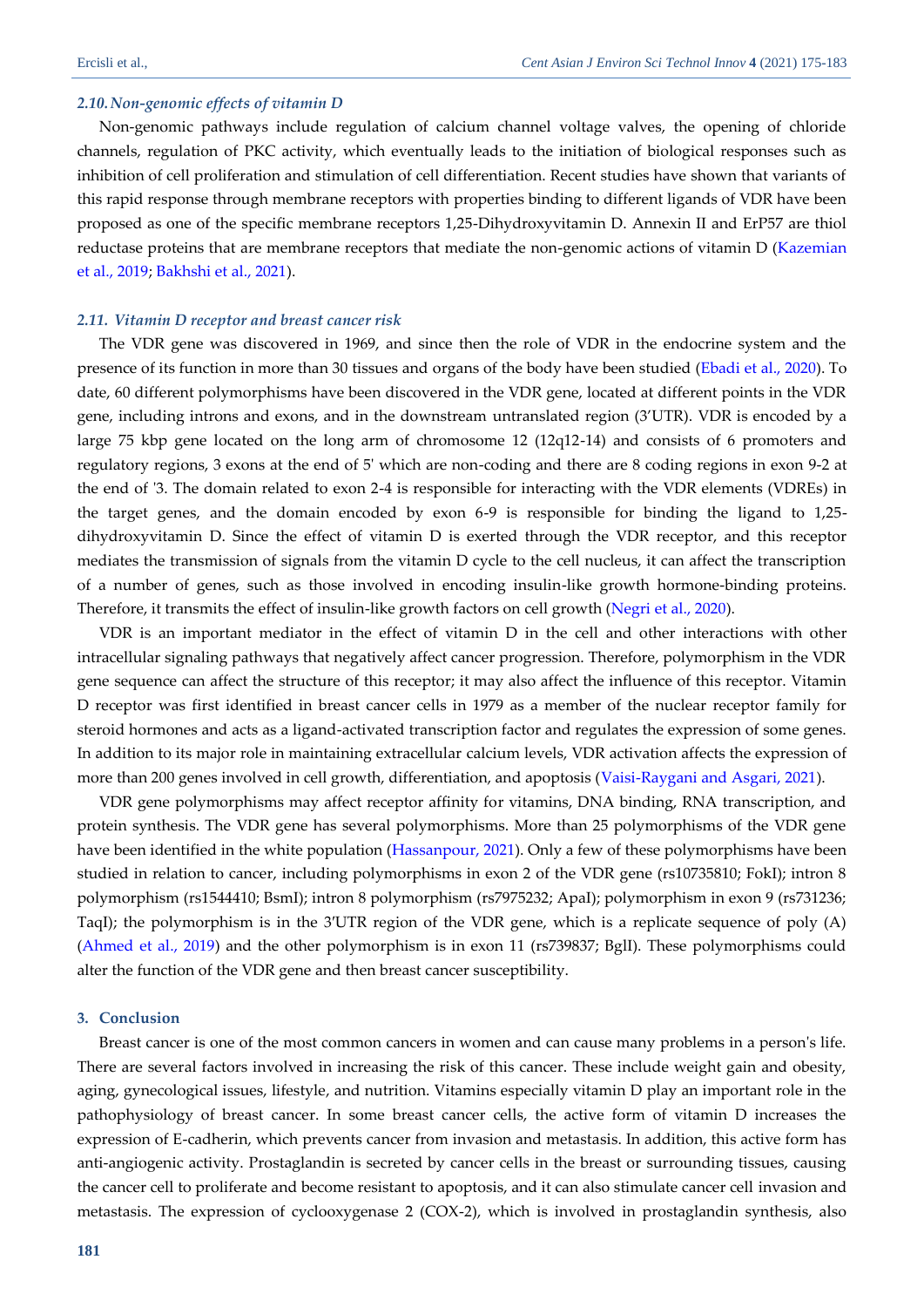increases in breast cancer cells. In cancer tissue, vitamin D reduces the expression of COX-2. Vitamin D also increases the expression of 15-hydroxy prostaglandin dehydrogenase, which catalyzes the conversion of prostaglandin to inactive ketone compounds. Vitamin D also exerts its anti-cancer activity by interfering with the function of the hormone estrogen. This vitamin can inhibit the synthesis and biological function of estrogen. Understanding the molecular mechanisms of vitamin D function in the pathophysiology of breast cancer will help improve the prevention and treatment of this disease.

#### **References**

<span id="page-7-8"></span>Ahmed, J.H., Makonnen, E., Fotoohi, A., Yimer, G., Seifu, D., Assefa, M., Tigeneh, W., Aseffa, A., Howe, R., Aklillu, E., 2019. [Vitamin D status and association of VDR genetic polymorphism to risk of breast cancer in](https://www.mdpi.com/2072-6643/11/2/289/pdf)  [Ethiopia.](https://www.mdpi.com/2072-6643/11/2/289/pdf) *Nutrients*, **11**(2), 289.<https://doi.org/10.3390/nu11020289>

<span id="page-7-0"></span>Asgari, R., 2021. [The role of ESR1 PvuII T/C variant in the female reproductive process: A review.](https://www.cajmpsi.com/article_126765_ac1b5be50e9328fed4f9d33163e9b1e8.pdf) *Cent. Asian J. Med. Pharm. Sci. Innov.*, **1**(1), 22-27.<https://doi.org/10.22034/CAJMPSI.2021.01.04>

<span id="page-7-4"></span>Atoum, M., Alzoughool, F., 2017. [Vitamin D and breast cancer: latest evidence and future steps.](https://journals.sagepub.com/doi/pdf/10.1177/1178223417749816) *Breast Cancer: Basic Clin. Res.*, **11**, 1178223417749816. [https://doi.org/10.1177/1178223417749816](https://doi.org/10.1177%2F1178223417749816)

<span id="page-7-5"></span>Bakhshi, B., Rostami-Ahmadvandi, H., Fanaei, H., 2021. [Camelina, an adaptable oilseed crop for the warm and](http://www.cajpsi.com/article_128592_48fa3a94c715de90ae69b584e4fda270.pdf)  [dried regions of Iran.](http://www.cajpsi.com/article_128592_48fa3a94c715de90ae69b584e4fda270.pdf) *Cent. Asian J. Plant Sci. Innov.,* **1**(1), 39-45. <https://doi.org/10.22034/CAJPSI.2021.01.05>

Blasiak, J., Pawlowska, E., Chojnacki, J., Szczepanska, J., Fila, M., Chojnacki, C., 2020. [Vitamin D in Triple-](https://www.mdpi.com/1422-0067/21/10/3670/pdf)[Negative and BRCA1-Deficient Breast Cancer](https://www.mdpi.com/1422-0067/21/10/3670/pdf)—Implications for Pathogenesis and Therapy. *Int. J. Mol. Sci.*, **21**(10), 3670.<https://doi.org/10.3390/ijms21103670>

<span id="page-7-3"></span>Brown, R.B., 2019. [Vitamin D, cancer, and dysregulated phosphate metabolism.](https://link.springer.com/content/pdf/10.1007/s12020-019-01985-y.pdf) *Endocrine,* **65**(2), 238-243. <https://doi.org/10.1007/s12020-019-01985-y>

<span id="page-7-7"></span>Cao, Y., Du, Y., Liu, F., Feng, Y., Cheng, S., Guan, S., Wang, Y., Li, X., Li, B., Jin, F., Lu, S., 2018. [Vitamin D](https://freepaper.me/n/VE2Wup52krL29HaFD4ofPg/PDF/e7/e7711e3abf966005847323e1afc18563.pdf)  [aggravates breast cancer by inducing immunosuppression in the tumor bearing mouse.](https://freepaper.me/n/VE2Wup52krL29HaFD4ofPg/PDF/e7/e7711e3abf966005847323e1afc18563.pdf) *Immunotherapy*, **10**(7), 555-566.<https://doi.org/10.2217/imt-2017-0131>

<span id="page-7-9"></span>Crew, K.D., Anderson, G.L., Hershman, D.L., Terry, M.B., Tehranifar, P., Lew, D.L., Yee, M., Brown, E.A., Kairouz, S.S., Kuwajerwala, N. and Bevers, T., 2019. [Randomized double-blind placebo-controlled biomarker](https://cancerpreventionresearch.aacrjournals.org/content/canprevres/12/7/481.full.pdf)  [modulation study of vitamin D supplementation in premenopausal women at high risk for breast cancer](https://cancerpreventionresearch.aacrjournals.org/content/canprevres/12/7/481.full.pdf) [\(SWOG S0812\).](https://cancerpreventionresearch.aacrjournals.org/content/canprevres/12/7/481.full.pdf) *Cancer Prev. Res.*, **12**(7), 481-490[. https://doi.org/10.1158/1940-6207.CAPR-18-0444](https://doi.org/10.1158/1940-6207.CAPR-18-0444)

<span id="page-7-2"></span>Dauda, A.S., Abdulkadir, M.A., Opara, J.A., 2020. [Urban health dynamics and population variables: a case](http://www.cas-press.com/article_102585_90fec4ee932b1e340b7737e07c170f75.pdf)  [study of environmental sanitation of Maiduguri metropolis in Nigeria.](http://www.cas-press.com/article_102585_90fec4ee932b1e340b7737e07c170f75.pdf) *Cent*. *Asian J. Environ. Sci. Technol. Innov.*, **1**(2), 93-100[. https://doi.org/10.22034/CAJESTI.2020.02.04](https://doi.org/10.22034/CAJESTI.2020.02.04)

<span id="page-7-1"></span>Ebadi, A.G., Toughani, M., Najafi, A., Babaee, M., 2020. [A brief overview on current environmental issues in](http://www.cas-press.com/article_103703_792218b54d6eac47ab4e227716fbfc38.pdf)  [Iran.](http://www.cas-press.com/article_103703_792218b54d6eac47ab4e227716fbfc38.pdf) *Cent*. *Asian J. Environ. Sci. Technol. Innov.*, **1**(1), 1-11.<https://doi.org/10.22034/CAJESTI.2020.01.08>

<span id="page-7-11"></span>Falzone, L., Grimaldi, M., Celentano, E., Augustin, L.S., Libra, M., 2020. [Identification of modulated MicroRNAs](https://www.mdpi.com/2072-6694/12/9/2555/pdf)  [associated with breast cancer, diet, and physical activity.](https://www.mdpi.com/2072-6694/12/9/2555/pdf) *Cancers*, **12**(9), 2555. <https://doi.org/10.3390/cancers12092555>

<span id="page-7-6"></span>Faramarzi, A., Jahromi, M.G., Ashourzadeh, S., Jalilian, N., 2021. [Metastatic and pathophysiological](https://www.cajmpsi.com/article_131715_3a202dc3616690eea14db4905ccd97df.pdf)  [characteristics of breast cancer with emphasis on hereditary factors.](https://www.cajmpsi.com/article_131715_3a202dc3616690eea14db4905ccd97df.pdf) *Cent. Asian J. Med. Pharm. Sci. Innov.*, **1**(3), 104-113.<https://doi.org/10.22034/CAJMPSI.2021.03.01>

<span id="page-7-12"></span><span id="page-7-10"></span>Farokhian, S., Nejad, E.T., Nejad, G.M., 2021. [Studying the Effect of Biofertilizers on the yield of](http://www.cajpsi.com/article_128593_eb3a38d6d2958ee94325320bfe93e79e.pdf) *Sesamum indicum* [Genotypes under Drought Stress.](http://www.cajpsi.com/article_128593_eb3a38d6d2958ee94325320bfe93e79e.pdf) *Cent. Asian J. Plant Sci. Innov.,* **1**(1), 32-38. <https://doi.org/10.22034/CAJPSI.2021.01.04>

Fathi, N., Ahmadian, E., Shahi, S., Roshangar, L., Khan, H., Kouhsoltani, M., Dizaj, S.M., Sharifi, S., 2019. [Role of](https://srv2.freepaper.me/n/E9xInDZamzJ_H-k_M0skCw/PDF/95/95142e93f700006942bb33bfc84b0f53.pdf)  [vitamin D and vitamin D receptor \(VDR\) in oral cancer.](https://srv2.freepaper.me/n/E9xInDZamzJ_H-k_M0skCw/PDF/95/95142e93f700006942bb33bfc84b0f53.pdf) *Biomed. Pharmacother,* **109**, 391-401. <https://doi.org/10.1016/j.biopha.2018.10.102>